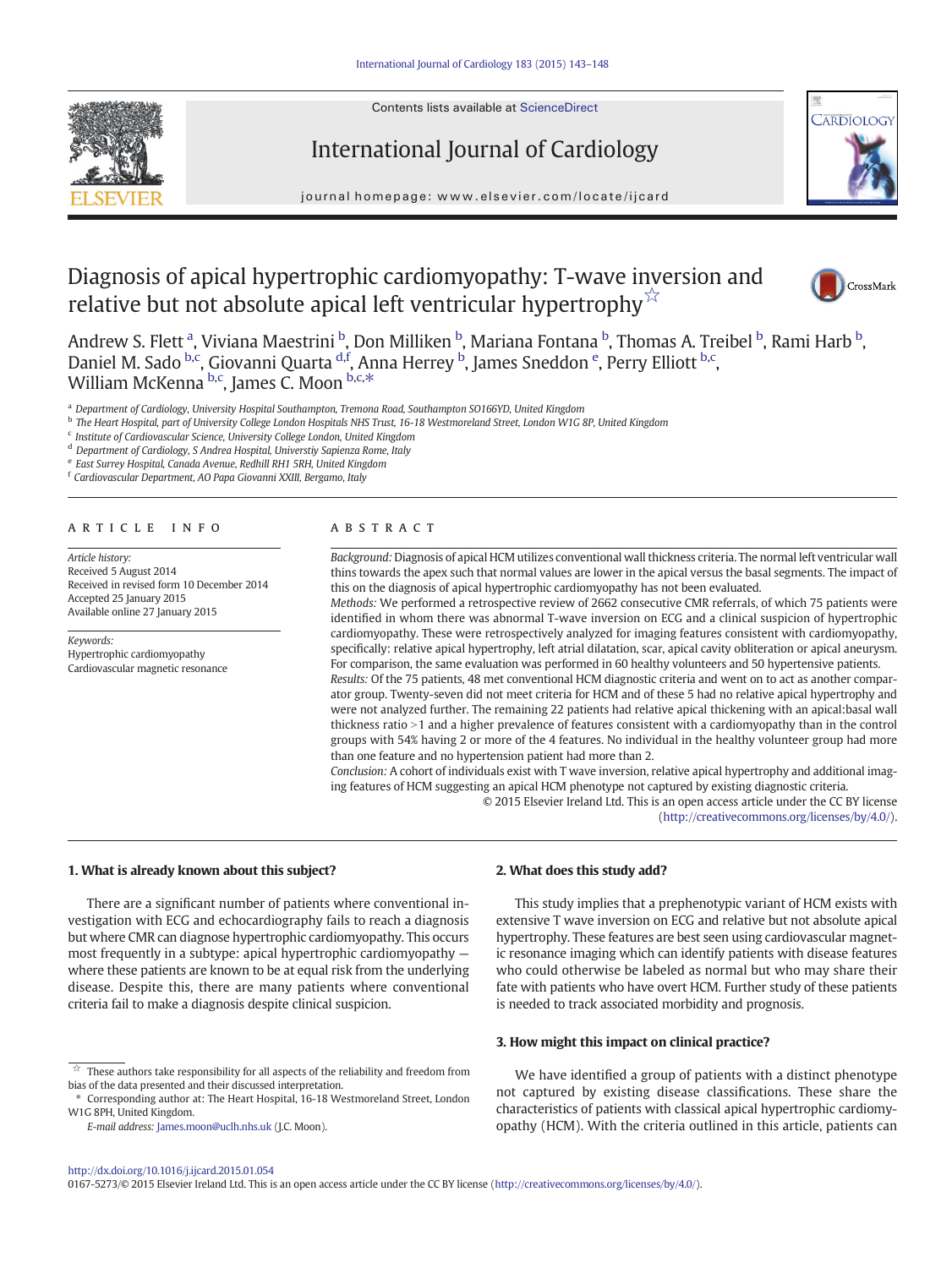<span id="page-1-0"></span>be identified, followed up and appropriately considered for family screening.

#### 4. Introduction

There are patients who present with ECG changes and symptoms that suggest hypertrophic cardiomyopathy (HCM), yet findings on echocardiography are non-diagnostic. Some of these patients are identified using cardiovascular magnetic resonance (CMR) as having HCM but with hypertrophy confined to the apex [\[1,2\].](#page-5-0) With the increasing use of CMR to accurately define cardiac anatomy in HCM [3–[5\],](#page-5-0) we have noted another group of patients with the same ECG changes but where HCM diagnostic criteria [\[6](#page-5-0)–8] (left ventricular wall thickness over 15 mm) are not fulfilled and yet the apex is abnormal with relative rather than absolute apical hypertrophy. These patients often have other imaging abnormalities more commonly observed in HCM patients such as a

dilated left atrium, systolic apical cavity obliteration, scar identified on CMR, and apical microaneurysm. See cases in point, Fig. 1.

We hypothesized that individuals with T-wave inversion (TWI) would share similar disease characteristics as seen in HCM and sought to define these characteristics compared to health, established HCM and a key possible differential diagnosis, cardiac changes in hypertension.

# 5. Methods

# 5.1. Patient population

An ethics committee of the UK National Research Ethics Service approved generic, retrospective analysis of anonymized clinical scans. All research was carried out at University College London Hospital NHS Trust, London between October 2008 and June 2010, where a tertiary referral center for both cardiomyopathy and CMR exists. A retrospective



Fig. 1. a, Case in point 1 (see online supplementary cine images). An athletic 49 year old man with no family history and normal coronary arteries was referred with atypical chest pain, an abnormal ECG (deep infero-lateral TWI, a) and a normal echocardiogram for CMR. This demonstrated: 1) a discrete increase in wall thickness at the apex (10 mm vs 8 mm basally); 2) a 14 mm tube-like apical cavity (arrowed, b, c) which obliterates in systole; 3) a small apical micro-aneurysm un-obliterated in systole (arrowed, f); 4) apical scar (arrows d, g). 5) Left atrial dilatation (e). This patient was subsequently found to have a gene mutation in myosin binding protein C3 (R810H). b, Case in point 2. Despite the different appearances between the left and right images; all images are in diastole (SSFP cine stills). Top row 4 chamber, bottom row 2 chamber. Left: Index scan 2008 of 47 year old male referred with TWI and atypical chest pain which was related to gall stone disease. Maximum wall thickness in 2008 was 12 mm with apical cavity obliteration of 25 mm. At follow-up 6 years later, the maximum wall thickness was 18 mm with apical cavity obliteration of 41 mm. He now has a formal diagnosis of HCM.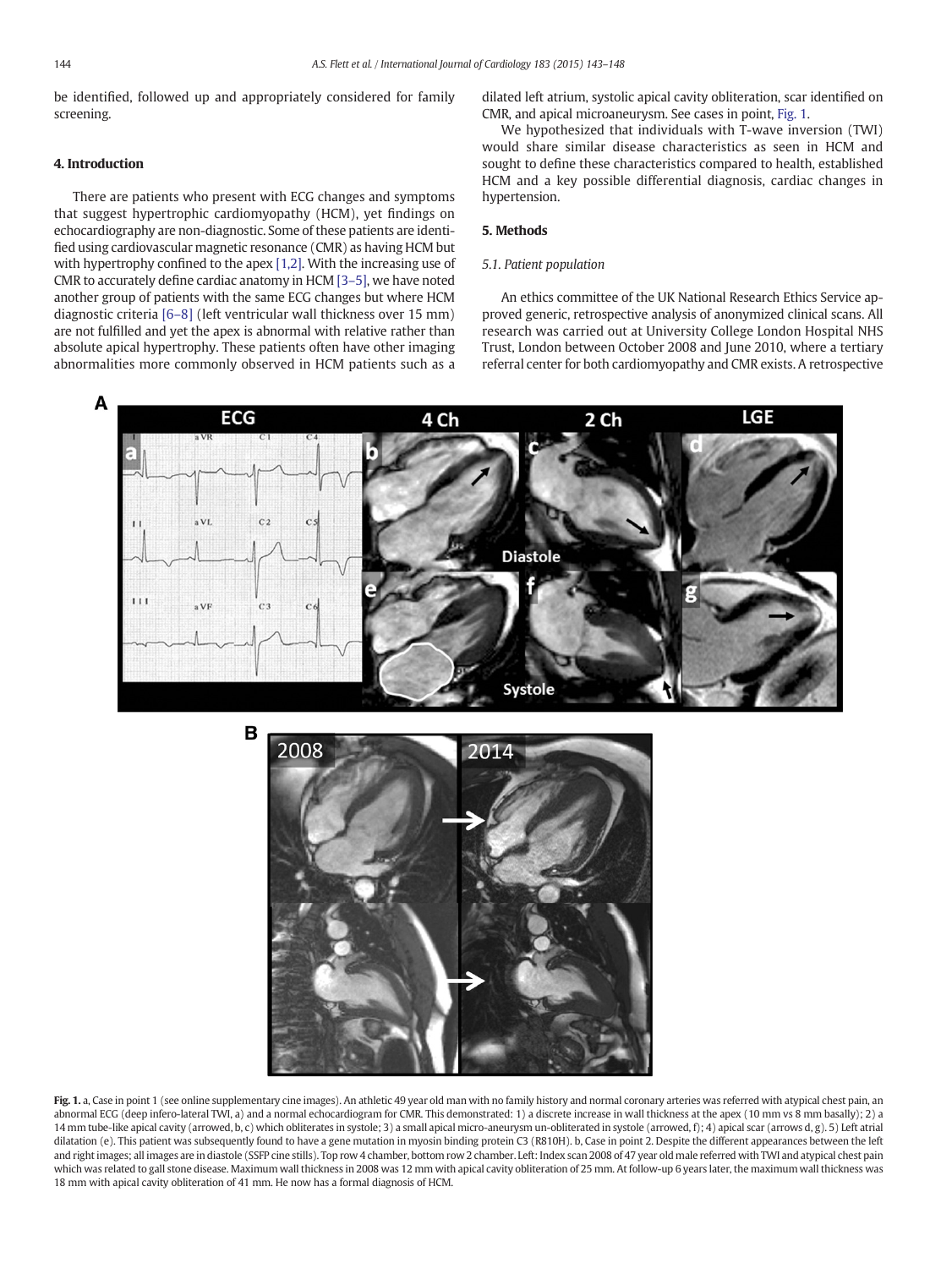8mn Fig. 2. Measuring apical wall thickness. Left: short axis slice near the base of the heart with max wall thickness of 8 mm. Middle: four chamber view. The left ventricle is divided into thirds: Basal, mid and apical, the apical cap makes up only the most apical 6% of the ventricle. At the base the short axis slice is truly perpendicular to the wall. Towards the distal ventricle  $-$  as the cavity tapers, the short axis slice is not perpendicular to the wall  $-$  this

complicates wall thickness measurement and it should be performed on multiple long axis views, perpendicular to the true septal axis and with careful exclusion of papillary muscle

analysis of CMR scans and referrals within this period ( $n = 2662$ ) was performed. We identified 75 patients referred with unexplained T-Wave inversion (TWI) and clinical suspicion of hypertrophic cardiomyopathy. Sixty healthy control volunteers and fifty hypertensive patients were studied as comparator populations. The volunteers were recruited from the hospital staff, the university, a local general practice and a dance class. All underwent a cardiac history, ECG, blood pressure measurement and contrast CMR with no abnormalities detected. Family history of HCM (first degree relative) was obtained from the clinical notes and by telephone interview at the time of analysis. The hypertensive controls (consecutive consenting hypertension patients from a dedicated tertiary care hypertension service with clinic  $BP > 140/90$ ) underwent ECG and contrast CMR.

Standard 12 lead ECG was obtained in all patients and volunteers The ECG was analyzed for the presence, location, depth and distribution of T-wave inversion in the anterior leads. The presence of T-wave inversion was defined when it extended beyond lead V2, deep TWI was defined as greater than or equal to 5 mm.

#### 5.2. CMR acquisition and analysis

origins and trabeculation.

Standard CMR examination was performed in all patients [\[9\]](#page-5-0) on a 1.5 T scanner (Avanto, Siemens, Erlangen, Germany). Appropriate methods were used to optimize image quality. Where conventional long axis

#### Table 1

Patient and control subject characteristics.

views suggested apical abnormalities, additional 5 mm (rather than conventional 7 mm) slices and cross cuts were made (as per our standard practice). For scar imaging, contrast (0.1 mmol/kg, Dotarem — Guerbet, S.A.) was administrated intravenously and standard breathhold, inversion recovery imaging was performed. Additional confirmatory views for scar were performed where necessary (phase swaps, SSFP read-out, imaging in systole) [9–[11\]](#page-5-0). Myocardial volumes and mass analyses were carried out using standard techniques [\[9\].](#page-5-0)

# 5.3. Definitions

Hypertrophy — apical or elsewhere — was defined as a compacted myocardial wall thickness in diastole greater than or equal to 14 mm, with meticulous exclusion of overlying LV/RV trabeculae (assessed on cine images). Fourteen millimeters (rather than conventional echocardiography thickness of 15 mm) was used as the threshold since CMR measures wall thickness thinner than echocardiography in the basal septal segments [\[5\]](#page-5-0). For apical hypertrophy where measurement is potentially fraught, extra care and attention to detail was used. Measurement was performed on the three long axis views using the 7 and/or 5 mm crosscuts and where the imaging plane was not foreshortening the ventricle, visualizing the true cardiac apex (but not the apical cap). In choosing where to measure (septal, anterior, inferior or lateral) the short axis views were consulted and the base of papillary muscles and trabeculae were carefully avoided. Measurement was performed perpendicular to the axis of the wall and at the point of maximal thickness (see Fig. 2).

Relative apical hypertrophy was defined as the absence of hypertrophy (wall thickness  $<$  14 mm) but with the apical wall thickness greater than the basal wall thickness (apex:base ratio (ABR) wall thickness  $> 1$ ).

Additional imaging disease features of HCM were defined as follows:

- 1. Systolic anterior motion of the mitral valve ascertained using frame by frame analysis in the three chamber view and or supporting basal short axis view(s).
- 2. Mitral annular planar systolic excursion (MAPSE) measured using standard techniques and defined for this analysis as abnormal when  $<$ 10 mm.
- 3. Left atrial dilatation, defined in the 4 chamber view with an upper limit of 25 cm<sup>2</sup> [\[12\]](#page-5-0).
- 4. Abnormal systolic apical cavity obliteration was graded as  $>$  20 mm  $or > 10$  mm. Measured in the 5 mm long axis cine crosscuts in the 3 views (4ch, 2ch, LVOT view) from the apical cap to the blood cavity in systole. The minimum of the three measurements was used.

|                                              | Disease candidate ( $n = 22$ ) | $HCM (n = 48)$ |                      | Hypertension controls<br>$(n = 50)$ |         | Healthy controls<br>$(n = 60)$ |         |
|----------------------------------------------|--------------------------------|----------------|----------------------|-------------------------------------|---------|--------------------------------|---------|
|                                              |                                |                |                      |                                     |         |                                |         |
|                                              |                                |                | P                    |                                     | p       |                                | P       |
| Age                                          | $50 \pm 15$                    | $56 \pm 11$    | 0.10                 | $55 \pm 15$                         | 0.56    | $53 \pm 17$                    | 0.78    |
| Male gender $n$ $(\%)$                       | 13 (60%)                       | 41 (85%)       | 0.001                | 32 (64%)                            | 0.56    | 35 (59%)                       | 0.89    |
| % White/Asian/Black                          | 82/5/13                        | 60/23/17       | < 0.001              | 66/18/16                            | 0.009   | 90/8/2                         | 0.01    |
| %TWI/deep TWI                                | 27/73                          | 21/79          | n/a                  | 0/0                                 | n/a     | 0/0                            | n/a     |
| $EDV$ (ml)                                   | $128 \pm 31$                   | $117 + 24$     | 0.09                 | $144 \pm 42$                        | < 0.001 | $133 \pm 31$                   | 0.007   |
| $ESV$ (ml)                                   | $31 \pm 16$                    | $25 \pm 10$    | 0.06                 | $47 \pm 26$                         | < 0.001 | $44 \pm 14$                    | < 0.001 |
| $SV$ (ml)                                    | $98 \pm 21$                    | $92 \pm 20$    | 0.26                 | $96 \pm 24$                         | 0.32    | $89 \pm 20$                    | 0.36    |
| EF(%)                                        | $76 \pm 8$                     | $79 \pm 7$     | 0.23                 | $69 \pm 11$                         | < 0.001 | $68 \pm 5$                     | < 0.001 |
| Mass(g)                                      | $156 + 40$                     | $223 + 69$     | $\leq 0.001^{\rm a}$ | $163 + 64$                          | 0.01    | $123 + 33$                     | < 0.001 |
| Left atrial area $\rm (cm^2)$                | $28 \pm 7$                     | $27 \pm 6$     | 0.43                 | $23 \pm 4$                          | < 0.001 | $20 \pm 4$                     | < 0.001 |
| Max WT base (mm)                             | $10 \pm 1$                     | $14 \pm 4$     | $\leq 0.001^a$       | $11 \pm 3$                          | 0.05    | $8 \pm 1$                      | < 0.001 |
| Max WT apex (mm)                             | $12 \pm 1$                     | $17 + 4$       | $\leq 0.001^{\rm a}$ | $6\pm 2$                            | < 0.001 | $5 \pm 1$                      | < 0.001 |
| Cavity oblit (mm)                            | $23 \pm 10$                    | $39 \pm 15$    | $\leq 0.001^a$       | $8 \pm 5$                           | < 0.001 | $4 \pm 3$                      | < 0.001 |
| MAPSE (mm)                                   | $12 \pm 3$                     | $11 \pm 2$     | 0.10                 | $12 \pm 3$                          | 0.10    | $13 \pm 2$                     | < 0.001 |
| Number of antihypertensives. (0/1/2/3/4/5/6) |                                |                |                      | 7/5/13/7/4/3/1                      |         |                                |         |

Unpaired T-Test vs disease candidate patients.

<span id="page-2-0"></span>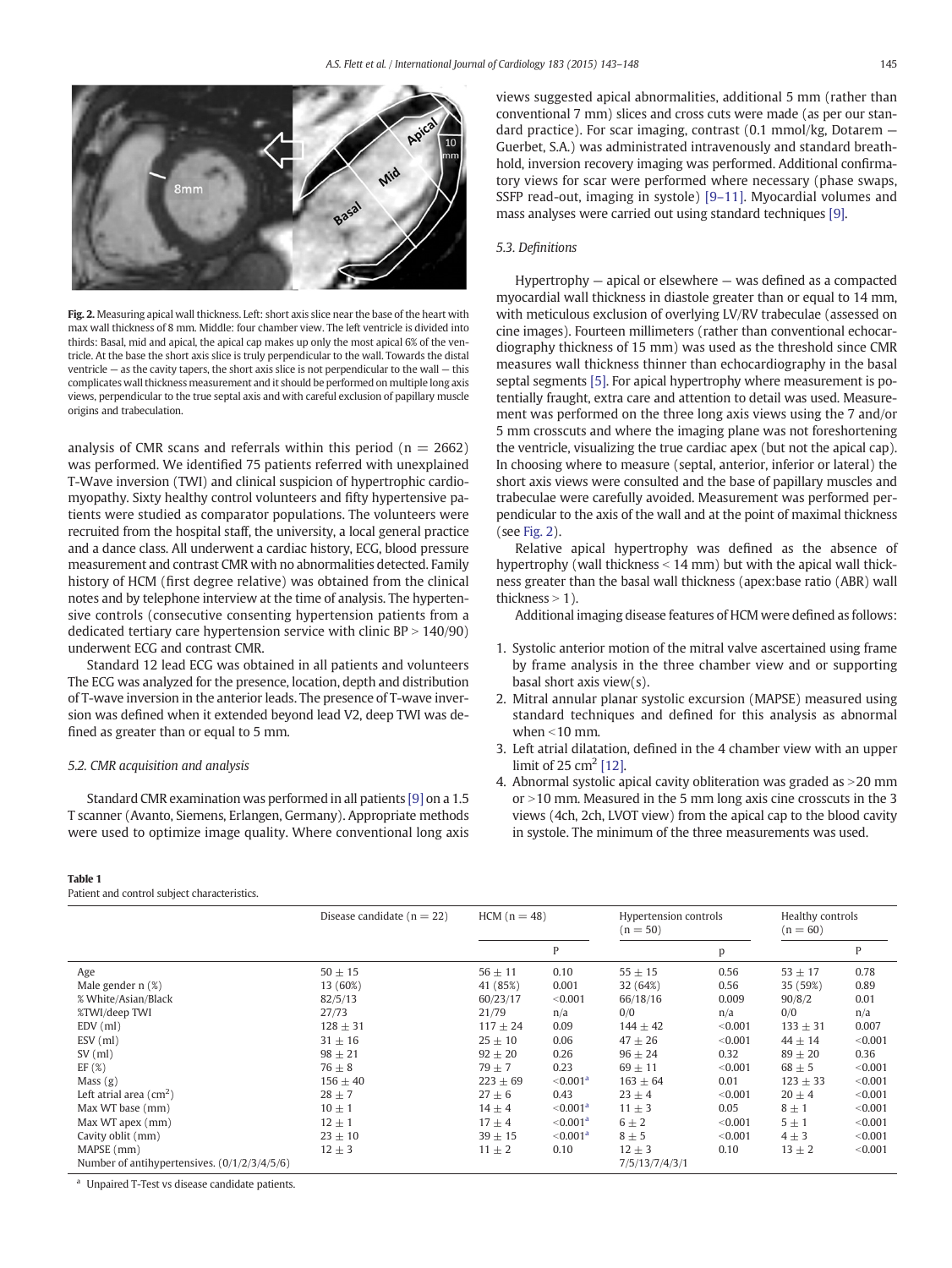| on the | $\sim$ |
|--------|--------|
| ٧      |        |

|                                | $HCM (n = 48)$ | Disease candidate ( $n = 22$ ) | Hypertensive controls ( $n = 50$ ) | Healthy controls ( $n = 60$ ) |
|--------------------------------|----------------|--------------------------------|------------------------------------|-------------------------------|
| Relative apical hypertrophy    | 36 (75%)       | 22 (100%)                      |                                    |                               |
| Apex:base wall thickness ratio | $1.2 \pm 0.3$  | $1.2 \pm 0.1$                  | $0.5 + 0.1$                        | $0.6 + 0.1$                   |
| LA dilated $\geq$ 25 mm        | 34 (71%)       | 15 (68%)                       | 17 (34%)                           | 8 (13%)                       |
| Apical obliteration            |                |                                |                                    |                               |
| $>10$ mm                       | 47 (98%)       | 21 (95%)                       | 10(20%)                            |                               |
| $>20$ mm                       | 40 (83%)       | 14 (64%)                       |                                    |                               |
| Apical microaneurysm           | 11 (23%)       | 3(14%)                         |                                    |                               |
| Scar                           | 33 (67%)       | 9(41%)                         | 4(8%)                              |                               |

5. An apical aneurysm was defined as persistence of apical blood pool distal to cavity obliteration in systole.

6. Scar by LGE was defined visually by 2 independent observers and defined as present or absent.

#### 5.4. Statistics

Data are expressed as mean  $+/-$  standard deviation or median and interquartile range (for normal and non-normally distributed data respectively). Group means comparisons were performed using Student's T-test (two groups) given that the a priori hypothesis was that each patient group would differ from health. Chi square test was used to compare frequency of categorical data. A  $p < 0.05$  was considered statistically significant. SPSS [\[13\]](#page-5-0) Version 17 was used for analysis. Analyses were performed in a blinded fashion.

#### 6. Results

Of the 75 patients coronary angiography had been performed in 35 of which 18 had normal coronary arteries, 15 had minor atheroma, 2 had undergone angioplasty (1 left anterior descending artery and 1 to circumflex) — but without sustained symptomatic/ECG improvement such that alternative diagnoses were sought. Forty had not undergone angiography (of which four had a normal perfusion scan).

Patient and comparator group characteristics are presented in [Table 1](#page-2-0). All CMR scans were of adequate image quality.

Of the 75 patients, 48 met conventional HCM criteria (43 were males with a mean  $\pm$  SD age of 56  $\pm$  11 years). Of the remaining 27, 22 had relative apical hypertrophy (ABR  $> 1$ , 5 other patients with ABR  $< 1$ were not studied further). These 22 patients are the disease candidate group and form the group studied from here on. Of these 22 patients the mean age was  $50 \pm 15$ , 9 were females, 18 Caucasian, 3 Black, and 1 Asian. Eight had a documented family history of HCM. One patient had a history of syncope and 5 had non sustained ventricular tachycardia recorded on Holter monitoring. No patient in this group had aortic stenosis or coarctation; 6 patients had a history of mild hypertension (on  $\leq$ 2 antihypertensive agents). Nine had LGE (7 limited to the apex, two had mid-myocardial scar in the area of maximum hypertrophy). They all had TWI (by definition) and 16 (73%) had deep TWI. None of the healthy and hypertensive control groups had TWI. The mean apical wall thickness and ABR was significantly greater in the patients with TWI (1.2  $\pm$  0.1) than in healthy volunteers and hypertensive patients (Table 2 and Fig. 3). No healthy individual had an ABR of  $>0.9$  and no hypertensive  $> 0.7$  ie. the apical WT was universally thinner than the base. In fact the mean ABR was significantly lower in hypertension than in controls (0.6  $\pm$  0.1 mm vs 0.5  $\pm$  0.1 mm, p < 0.001) even though the mean basal wall thickness was greater ( $11 \pm 0.1$  mm vs  $8 \pm 0.1$  mm,  $p < 0.001$ ). The pattern of LGE in the hypertension group (present in 4 patients) was mid-myocardial and limited to the right ventricular insertion points. Of the 6 additional putative disease features (left atrial dilatation, MAPSE  $<$  10 mm, apical cavity obliteration, apical aneurysm, scar by LGE, or systolic anterior motion of the mitral valve) two were not considered in the analysis: SAM because it occurred in only one case and MAPSE  $<$  10 mm because it was not worse in the candidate disease population compared to hypertension and healthy controls. This left four disease features, all of which occurred at greater prevalence than in the comparator groups. Each had different discriminatory characteristics between the disease candidate group and comparator disease group (see Table 2).

The disease candidate group had at least one disease feature in 95% of cases (compared to 38% of hypertensive's and 18% of healthy controls). The disease candidate group had slightly fewer features than the HCM group but significantly more than the hypertensive and healthy controls (mean: 1.9 vs 2.4, 0.5 and 0.1 and median: 2 vs 2, 0 and 0 respectively,  $p = 0.001$ ) see Fig. 3. No healthy subject had more than one abnormality present. Only 6% of hypertensive patients had  $\geq$  2 features compared to 54% of the disease candidate group.

# 7. Discussion

This study describes an unrecognized group of patients who fall outside of conventional diagnostic criteria but have a collection of features suggestive of disease akin to apical HCM. These patients have three characteristics: firstly, characteristic ECG changes with T wave inversion, deep in three quarters. Second, all had relative apical hypertrophy not reaching conventional hypertrophy thickness criteria. Thirdly, there was a prevalence of additional HCM imaging features (LA dilatation, >2 cm apical cavity obliteration, scar and apical aneurysms) approaching that of classical HCM and beyond that found in healthy controls or hypertension. Our referral base suggests that this cohort is not rare — we have detected 22 such cases in less than two years at our tertiary referral center (specializing in cardiomyopathy and advanced cardiac imaging). Such patients will often receive no definitive diagnosis. They may represent a morphologically mild or a prephenotypic variant of apical HCM. They may share the same predisposition to morbidity as HCM — particularly chest pain, atrial fibrillation, ventricular arrhythmia and eventual progression to overt cardiomyopathy and heart failure. We note that of the 22 patients, 23% had a history of atrial fibrillation.



Fig. 3. Graph showing number of abnormal criteria fulfilled by disease type. This illustrates that there are many patients in the relative apical hypertrophy group who are much more akin to true HCM than to normal but there is considerable overlap.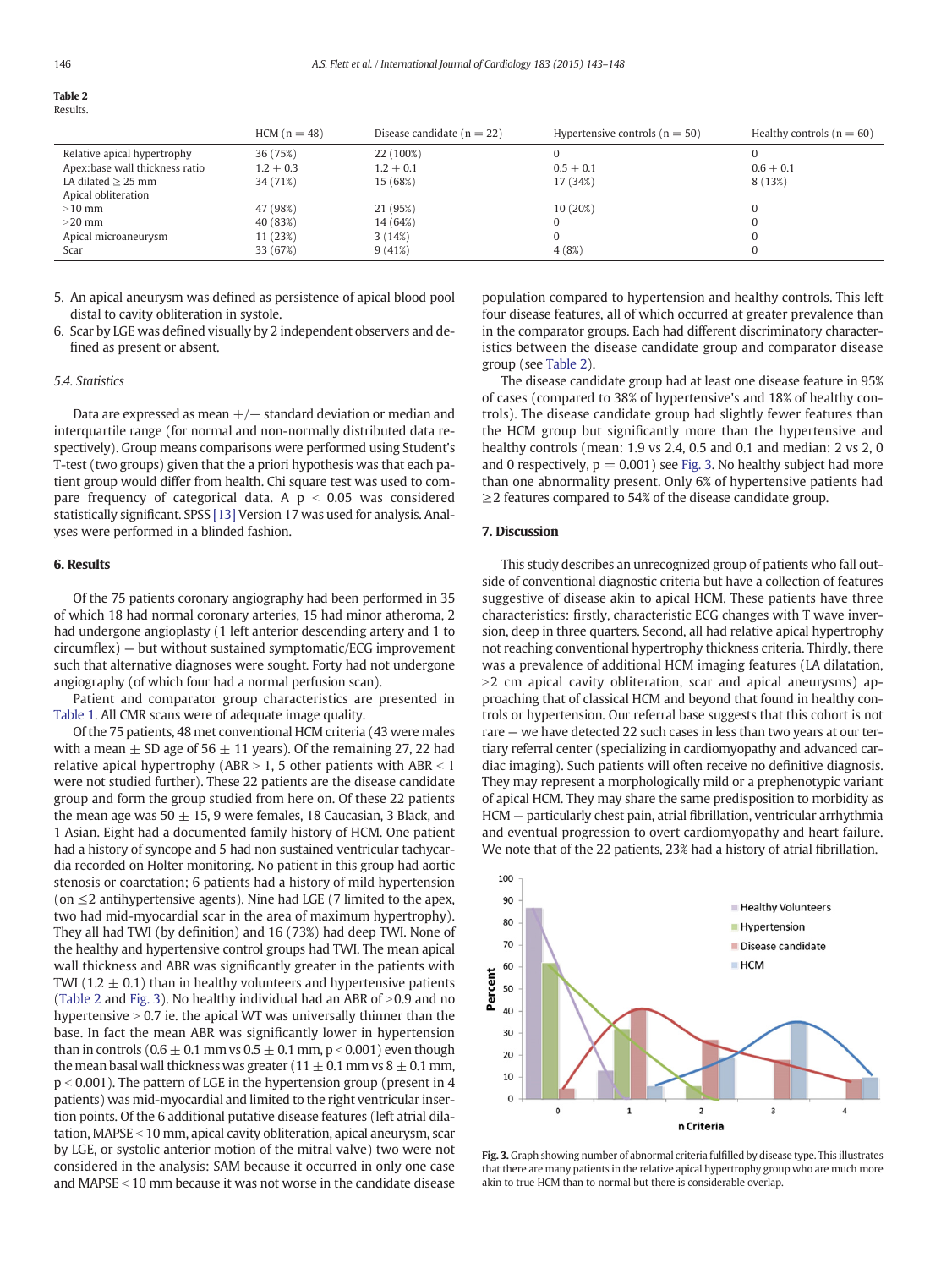<span id="page-4-0"></span>

Fig. 4. a) Left ventricular apical wall thickness across the groups. In healthy volunteers and hypertension, the apex is a thin structure (mean  $\pm$  SD = 5  $\pm$  1 and 6  $\pm$  2). In the patients with TWI, the apex is significantly thicker ( $15 \pm 4$ , p < 0.001 ANOVA). b) In healthy volunteers and hypertension wall thickness universally tapers towards the apex and thus the apex: base wall thickness ratio is always less than 0.9 (mean  $\pm$  SD apex:base ratio = 0.6  $\pm$  0.1 and 0.5  $\pm$  0.1) unlike the disease candidate group (1.2  $\pm$  0.3, p < 0.001).

One other clinical characteristic of the cohort is noted: 4 patients (18%) were veteran athletes (including the case in point, [Fig. 1\)](#page-1-0). While this may be referral bias — such individuals may be more subjected to screening and present more to healthcare services. It may be that exercise over many decades, in the predisposed individual, induces myopathic like changes as detected here. Some of the features seen here (left atrial dilatation, borderline hypertrophy) occur in athletes, and TWI in this population may presage overt cardiomyopathy development [\[14\].](#page-5-0)

The detection of new disease and refinement of existing disease spectra, often occur with technological advances. Apical HCM diagnostic criteria have evolved according to the technology of the time: Initially, diagnosis was made with ECG (deep TWI) [\[15,16\]](#page-5-0) associated with the spade like cavity obliteration described with angiography [\[17\].](#page-5-0) With echocardiography came description of apical hypertrophy [\[1,18\].](#page-5-0) Subsequently, CMR identified apical hypertrophy missed by echocardiography in the context of characteristic ECG changes [\[1,2,19,20\].](#page-5-0) Additional features, such as apical scar and the prognostic significance of apical aneurysms have recently been described [\[21\]](#page-5-0). In this study, the technological driver is CMR but more related to its increased clinical use; reflecting the increased awareness of physicians of missed apical HCM with TWI. Only half of gene carriers have an abnormal echocardiogram or ECG [\[22\]](#page-5-0) suggesting that incomplete disease expression may be very common. The question is whether the individuals in this cohort represent incomplete disease expression by current criteria or are an extreme of normality. Our data support the former hypothesis and suggest that the current HCM diagnostic criteria should be modified.

A strength of this study is the two comparator groups — healthy volunteers ( $n = 60$ ) and hypertensive patients ( $n = 50$ ). In these, no individual had  $ABR > 0.9$ . Following Laplace's law as the radius of the ventricle gets smaller towards the apex, as does the wall stress — the natural tendency is for WT to thin towards the apex even when the basal wall has hypertrophied (see Fig. 4). In hypertension for instance, the basal WT was greater than normals but the ABR was less reflecting that hypertrophy in this condition has a basal preponderance. None of the hypertension group had TWI. Based on these two criteria alone  $(ABR > 1$  and TWI), our candidate disease group is entirely distinct but the additional imaging features add certainty: both to the classification as a disease and in diagnostic power. The presence of  $>$  20 mm of apical obliteration was highly discriminatory with no control individual demonstrating this feature. Left atrial dilatation however was common and not specific. Apical aneurysm was an uncommon finding in patients

| <b>All patients</b><br>$(n=75)$<br>No relative apical<br>hypertrophy (n=5) |                                        |    |                                    |      |                                 |      |                                                 |      |  |
|----------------------------------------------------------------------------|----------------------------------------|----|------------------------------------|------|---------------------------------|------|-------------------------------------------------|------|--|
|                                                                            | <b>Conventional</b><br>Criteria (n=48) |    | <b>Candidate</b><br>disease (n=22) |      | <b>Hypertension</b><br>$(n=50)$ |      | <b>Healthy</b><br><b>Volunteers</b><br>$(n=60)$ |      |  |
| n<br>criteria                                                              | n                                      | %  | n                                  | $\%$ | n                               | $\%$ | n                                               | $\%$ |  |
| 0                                                                          | 1                                      | 2  | 1                                  | 5    | 31                              | 62   | 52                                              | 87   |  |
| 1                                                                          | 4                                      | 8  | 9                                  | 41   | 16                              | 32   | 8                                               | 13   |  |
| 2                                                                          | 23                                     | 48 | 6                                  | 27   | 3                               | 6    | $\mathbf{0}$                                    | 0    |  |
| 3                                                                          | 13                                     | 27 | $\overline{\mathbf{4}}$            | 18   | $\mathbf 0$                     | 0    | $\mathbf 0$                                     | 0    |  |
| 4                                                                          | 7                                      | 15 | $\overline{2}$                     | 9    | $\mathbf{0}$                    | 0    | $\mathbf 0$                                     | 0    |  |

Fig. 5. Patient flow diagram and table.